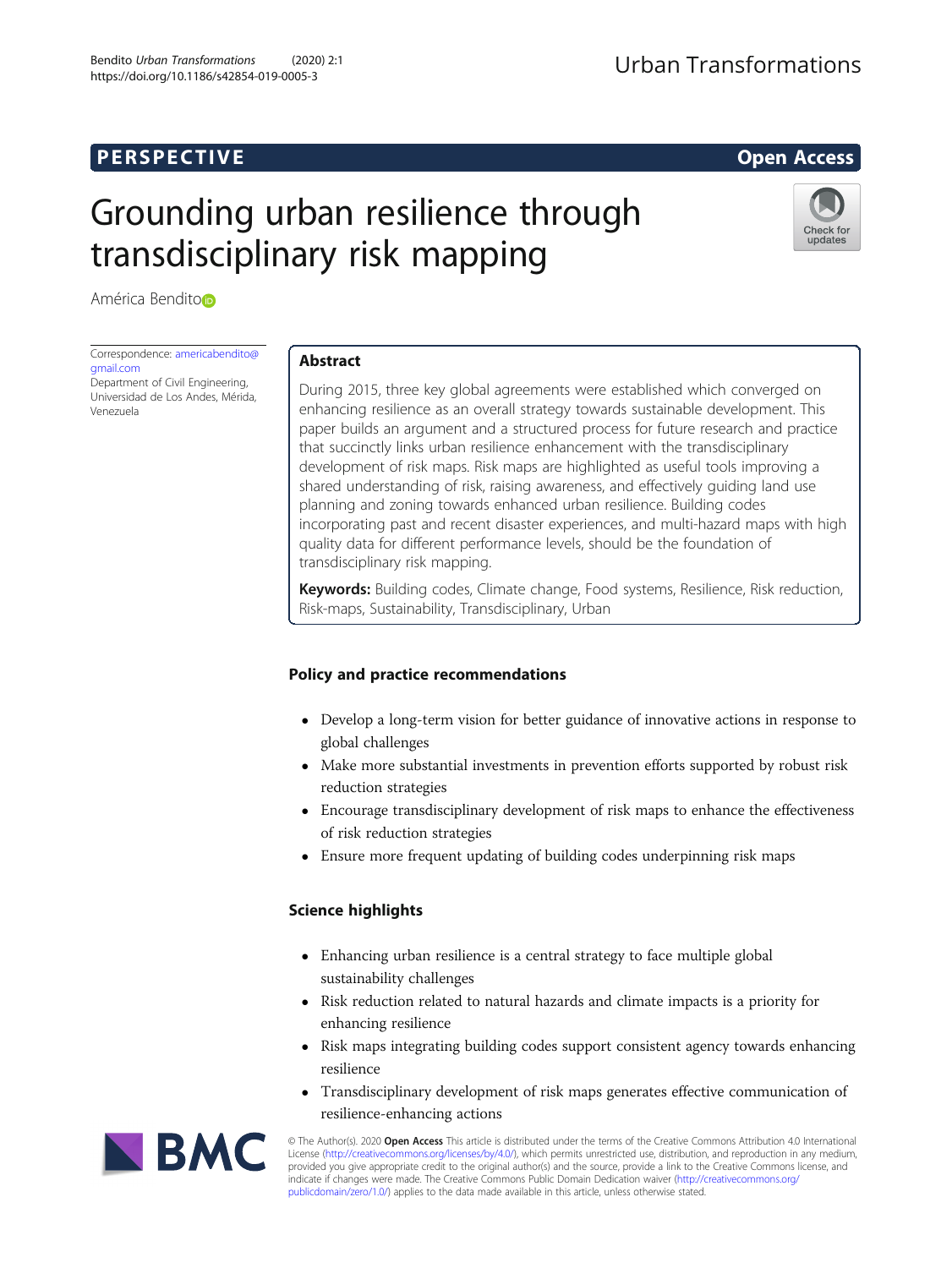#### Introduction

Our planet is confronting numerous challenges particularly affecting the poorest and more vulnerable communities, the Least Developed Countries and Small Island Developing States. Climate change, urban migration and concentration, and high levels of inequity have been identified as major global sustainability challenges (Briceño [2018](#page-9-0)). Multiple linkages exist among these global challenges. Climate change, for instance, is an important and growing threat to the infrastructure sector (UNEP [2006\)](#page-10-0), to the global food systems and a significant "hunger-risk-multiplier" (FAO [2016](#page-9-0), Porter et al. [2014](#page-9-0), Reardon and Zilberman [2018](#page-10-0)), hence aggravating inequality and poverty. Furthermore, increasingly unpredictable and extreme weather events related to climate change can force populations to migrate without a plan thus exacerbating inequalities and creating conditions for social unrest and conflict. On the other hand, the concentration of people in urban areas without developing adequate risk reduction measures (e.g. land use planning and zoning, early warning systems) can also result in unnecessary loss of lives, property damage, and leaving thousands of people inevitably vulnerable. For example, in 1999 Vargas state - Venezuela was faced with exceptionally intense rainfall, during a short period of time, creating massive landslides that left around 120,000 victims (Larsen et al. [2001\)](#page-9-0). Recurrent events remain a threat in Vargas if no remedial actions are taken. Furthermore, the possibility for events of similar magnitude exists in other parts of the world where extensive urban development has taken place on alluvial fans (e.g. Los Angeles, Salt Lake City and Denver in the US, and Naples in Italy) (Larsen et al. [2001\)](#page-9-0). Another example comes from Chennai in southern India during the winter of 2015 when more than 500 people were killed and over 1.8 million were displaced due to floods also from heavy rainfall. This event was categorized as a "manmade disaster" by the Comptroller and Auditor General of India (CAG) in July 2018 (Government of Tamil Nadu [2017](#page-9-0)).

The complexities and interdependencies that characterize global challenges demand new approaches that encourage integrative agency to guide innovative policies and practices (Bendito and Barrios [2016\)](#page-9-0). Risk mapping has been largely conducted through modeling approaches based on secondary data (e.g. HAZUS, Capra, SELENA, RADIUS) (Bendito et al. [2014](#page-9-0); Cardona et al. [2012](#page-9-0)), and through community-based risk-mapping methodologies that combine local perceptions about vulnerability with current and historical hazard data (Rambaldi [2010;](#page-9-0) Sugathapala and Munasinghe [2006;](#page-10-0) The Power of Maps [2016\)](#page-10-0). There is a growing consensus that a transdisciplinary approach is required to effectively integrate efforts from the social, economic and environmental dimensions of sustainability (Lang et al. [2012;](#page-9-0) McGregor [2004](#page-9-0); Miller et al. [2010;](#page-9-0) Scholz [2000](#page-10-0); Scholz et al. [2006;](#page-10-0) Scholz and Steiner [2015a\)](#page-10-0) and build on previous efforts to develop risk reduction measures.

This paper explores a research and policy agenda that can contribute to reduce the current emphasis on reactive approaches and rather promotes strategic and preventative approaches to face key global challenges to our existence in the planet. To this end, it develops a useful argument for future practice and a structured process that succinctly links urban resilience enhancement with the need to create spaces for transdisciplinary engagement, learning and agency. Here, risk maps firmly rooted on building codes, are proposed as suitable boundary objects to facilitate transdisciplinary processes during the co-development of possible options to building urban resilience in different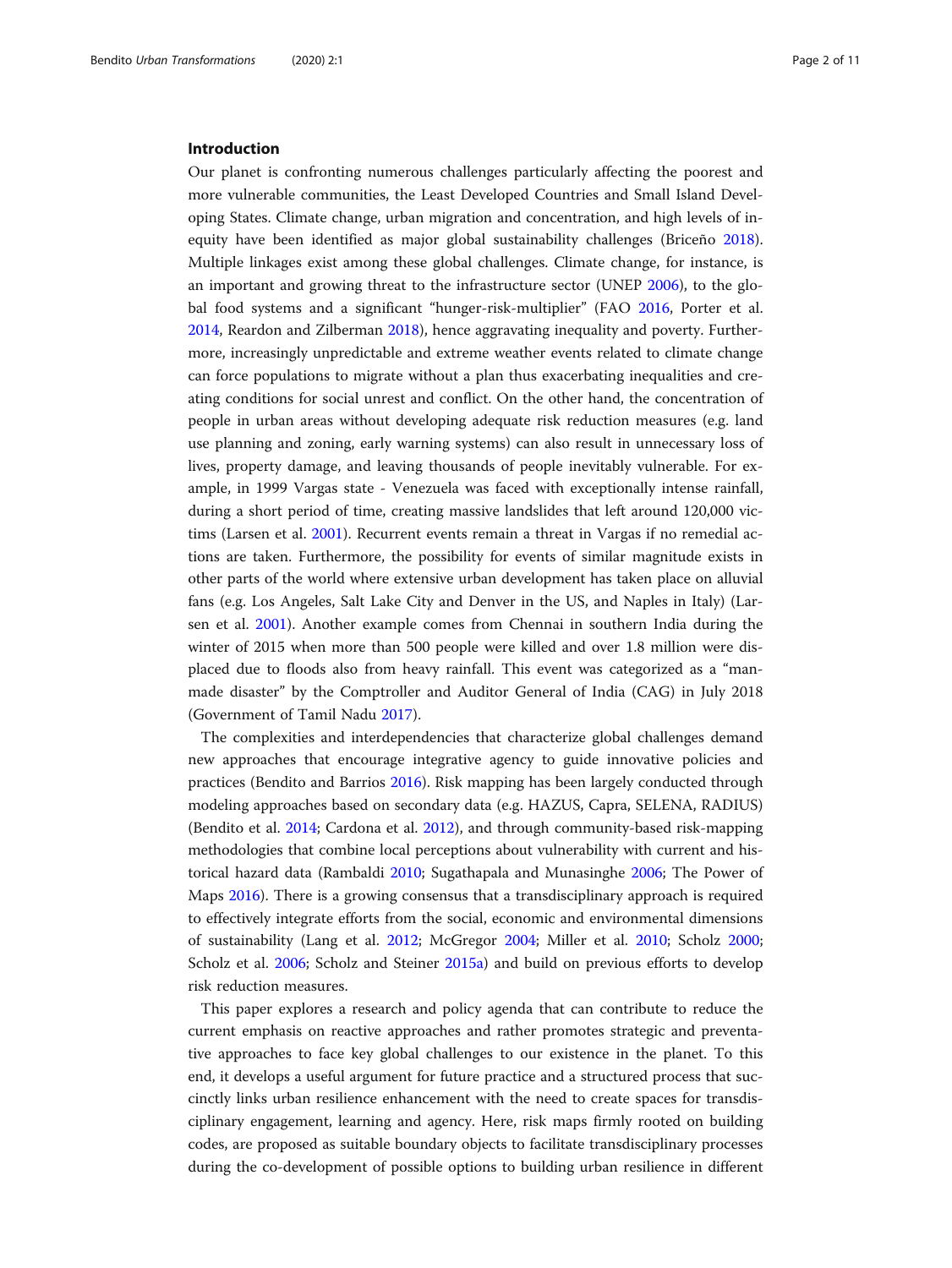<span id="page-2-0"></span>contexts. Boundary objects are considered in this paper "as collaborative products such as reports, models, maps, or standards that are both adaptable to different viewpoints and robust enough to maintain identity across them" (Clark et al. [2011](#page-9-0)).

# Reducing vulnerability and building resilience

During 2015, three key global agreements were established: the overarching Sustainable Development Goals (SDGs) (UNISDR [2015\)](#page-10-0), the Sendai Framework for Disaster Risk Reduction 2015–2030 (SFDRR) (UN [2015\)](#page-10-0), and the Paris Agreement for Climate Change (UNFCCC [2015\)](#page-10-0). The converging goal of these three international agreements was to find ways to maintain or even increase levels of economic growth in a sustainable manner, hence without irreversibly damaging the planet and negatively affecting human livelihoods. It is increasingly clear, that these global ambitions share the common challenge of strengthening resilience, in its many dimensions (UNFCCC [2017](#page-10-0)).

Nevertheless, we cannot build resilience without reducing vulnerability as they are intrinsically interdependent (UNFCCC [2017](#page-10-0)). Resilience is considered here as "the ability of a system to absorb shocks, to avoid crossing a threshold into an alternate and possibly irreversible new state, and to regenerate after disturbance" (Resilience Alliance [2009](#page-10-0)) and vulnerability as "the characteristic and circumstance of a community, system or asset that make it susceptible to the damaging effect of a hazard" (UNISDR [2009](#page-10-0)).

# How to eat a chocolate elephant?

Complexity, metaphorically "eating a chocolate elephant", is usually a deterrent to action. It is unquestionable the need to build a step by step process (i.e. one bite at a time), as proposed in this paper and synthesized in Fig. 1 to effectively support a long-

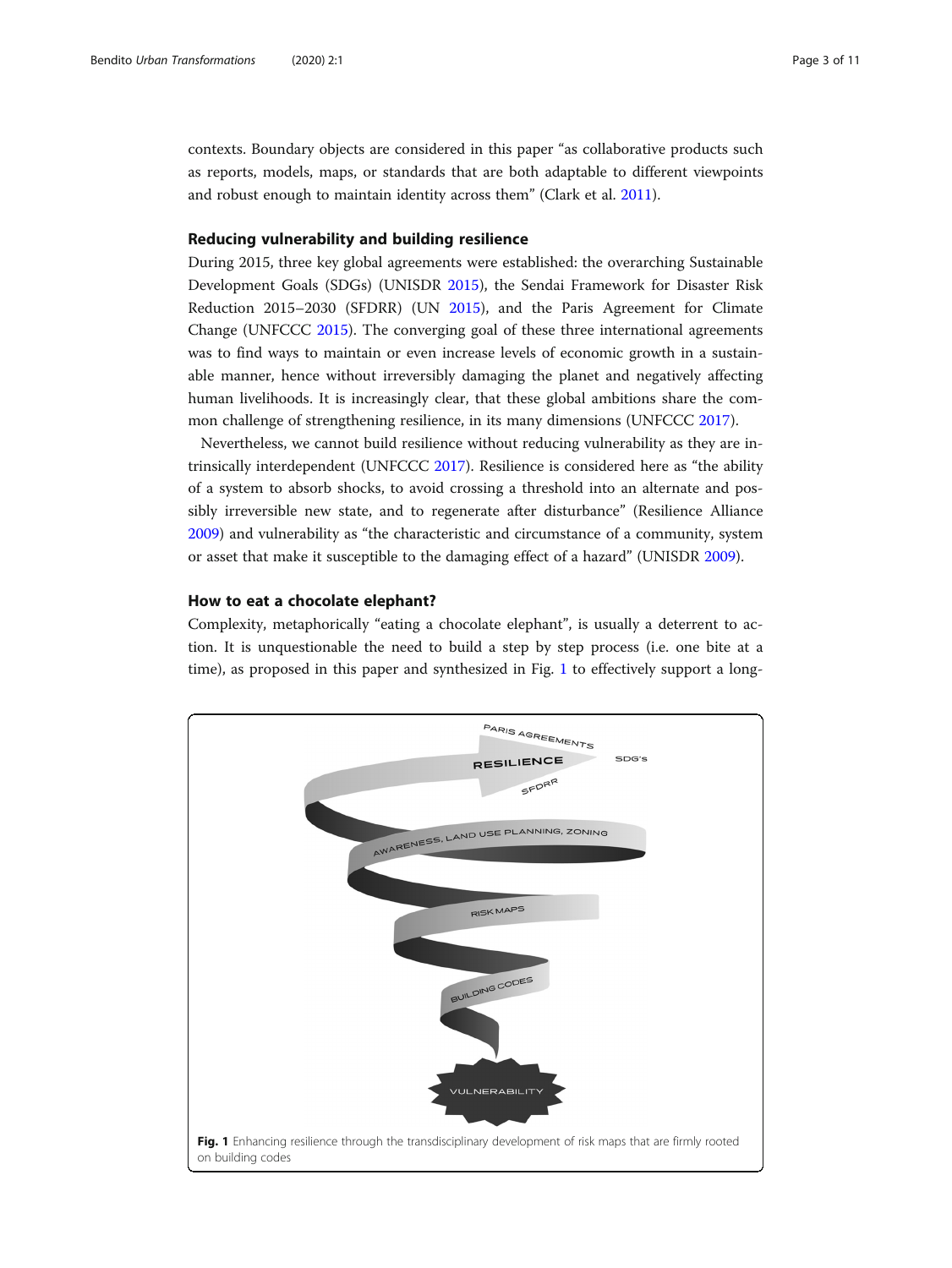term vision and strategy that can guide the transition towards a society that is less vulnerable and hence more resilient to major global challenges.

The fact is that most disasters are actually preventable if a robust risk reduction strategy is in place and everyone benefits when money is saved and losses are avoided. From 1991 to 2010 the international community committed over USD 3.03 trillion in aid. However, only 13% of that amount was committed to risk reduction, while 65% corresponded to emergency response, and 22% for reconstruction and rehabilitation. Furthermore, "… many high-risk countries have received negligible levels of financing for risk reduction compared with emergency response, 17 of the top 20 recipients of response funding received less than 4% of their disaster-related aid as risk reduction …" (Kellet and Caravani [2013\)](#page-9-0).

There is increasing evidence that early actions and resilience-building interventions better protect development growth and are significantly more cost-effective than emergency actions. For example, there is a global estimate that risk reduction saves \$7 for every \$1 invested (DFID [2004\)](#page-9-0). This calculation is consistent with the 2017 Interim Report released by the US Federal Emergency Management Agency (FEMA) indicating that, on average, mitigation grants funded through select federal government agencies can save the nation \$6 in future disaster costs for every \$1 spent on hazard mitigation". Nevertheless, even though the benefits of an ex-ante risk reduction strategy are recognized in the international policy guidelines, most governments are still devoting most expenditure and effort to emergency management (Briceño [2018,](#page-9-0) Oliver-Smith et al. [2016](#page-9-0)).

#### Creating space for transdisciplinary processes

Enabling a transdisciplinary approach requires the use of participatory methods involving relevant stakeholders (e.g. local communities, local and federal government, development organizations, national environmental and socio-economic research, academia, NGOs and private sector) to facilitate knowledge sharing and co-created innovations that integrate ideas and efforts of multiple sectors in a "fertile middle ground" (Bendito and Barrios [2016;](#page-9-0) McGregor [2004\)](#page-9-0). In contrast, the lack of integration of different sectors to address complex problems can have devastating consequences as it has been seen during and after several contemporary disasters. For example, one of Japan's approaches to prepare for tsunamis consisted of planting coastal areas with pines. Thereafter, during the tsunami caused by the Great East Japan Earthquake in 2011, these trees became the first debris to damage houses and other buildings (Renaud and Murti [2013](#page-10-0)). The selection of pines was probably an inadequate choice given that pines are shallow rooting trees (Canadell et al. [1996\)](#page-9-0) and highlights the importance of ensuring broad and inclusive consultation processes - both nationally and among countries facing similar challenges - to identify suitable risk management options. Another example, following the Indian Ocean and Samoan Tsunamis, showed that when community members were not involved in the planning of relocation activities this led to illegal returns to their original land thus leaving them vulnerable again (Kennedy et al. [2008\)](#page-9-0).

Transdisciplinary approaches, however, have their own challenges. For example, the management of stakeholder engagement, the co-creation and sharing of knowledge, and linking knowledge to action during transdisciplinary processes is intricate and non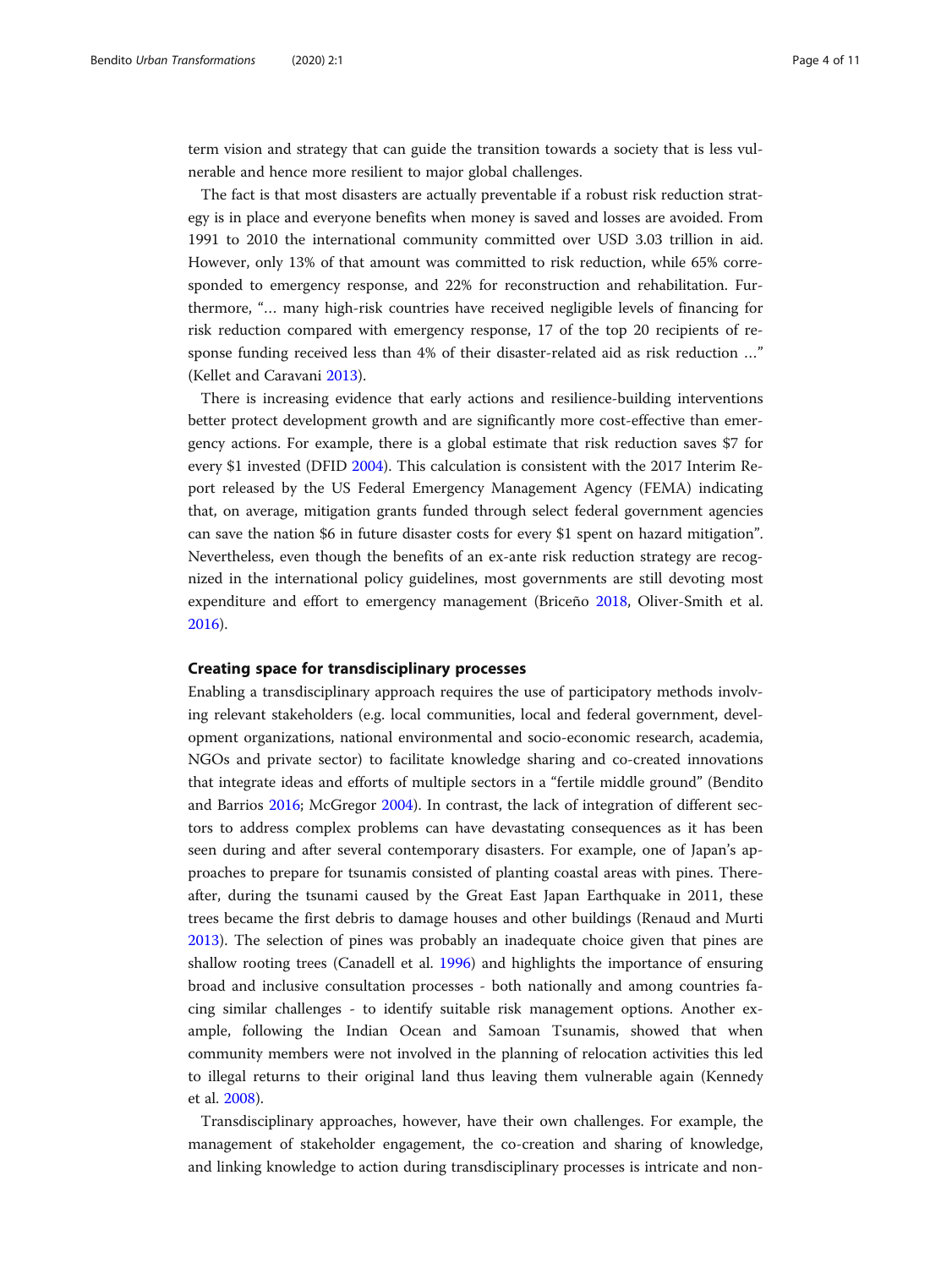linear due to differences among sectors and stakeholders (McGregor [2004](#page-9-0); Miller et al. [2010](#page-9-0)). This involves the need to devote considerable time and effort to collection, consolidation and joint interpretation of data from different sectors, as well as consensus building processes, which can limit the capacity to adapt to rapidly changing new scenarios if not properly managed. In a review of 41 mid- and large-scale studies that engaged in transdisciplinary processes, Scholz and Steiner [\(2015b](#page-10-0)) highlighted differences in knowledge background, discourse, dialects, normative perspectives, and timeframes of each sector involved among the key challenges faced.

The use of boundary objects, however, constitutes an important tool to facilitate transdisciplinary processes (Clark et al. [2011\)](#page-9-0). Boundary objects help creating spaces for innovation and participatory decision-making that contribute to build the relevance, credibility and legitimacy of co-developed options to multiple audiences (Cash et al. [2006](#page-9-0)). Also, boundary objects can help creating better understanding, coordination, and coherence as they enable enhanced convening, interpretation and mediation functions. Risk maps built through a transdisciplinary process constitute an excellent example of a boundary object that could be central in facilitating the implementation of sustainable risk reduction measures.

# Fostering sustainable risk reduction

Risk has been generally defined as the combination of hazard and vulnerability affecting any particular community or context (Briceño [2018\)](#page-9-0). Even though it is important to know and understand natural hazards, little can be done to prevent them from occurring. It is possible, however, to identify measures to reduce vulnerabilities, of people, processes (e.g. responsible for food loss and waste), and properties (e.g. hospitals, roads and other public infrastructure) in the short, medium and long-term. Suggested measures include developing a better understanding of vulnerability, improving risk awareness raising and fostering risk-smart education (Bendito and Barrios [2016\)](#page-9-0).

#### Understanding of vulnerability

Several factors can contribute to a hazard becoming a disaster, but some factors are less obvious than others. For instance, immediate causes of a building collapse may be a landslide due to poor urban planning that allowed building in a highly vulnerable location and/or the lack of building codes and guidelines. A detailed assessment, however, may reveal that the root cause involved local communities cutting down the natural vegetation to produce charcoal and denuded hillsides resulted in increased sediment flows during landslides (FAO [2010](#page-9-0)). Effective prevention measures are therefore not always evident, and hence the need of a transdisciplinary approach for a more holistic vulnerability assessment, in order to understand risks at different spatial and temporal scales, understand the environmental implications of adaptation efforts, and the importance of the social-ecological context to be able to address the root causes. Prevention measures, more focused on understanding "the characteristics of a person or group in terms of their capacity to anticipate, cope with, resist and recovery from the impact of a natural hazard" - i.e. social vulnerability (Blaikie et al. [2004](#page-9-0)) should be a fundamental component of the strategy to build resilience.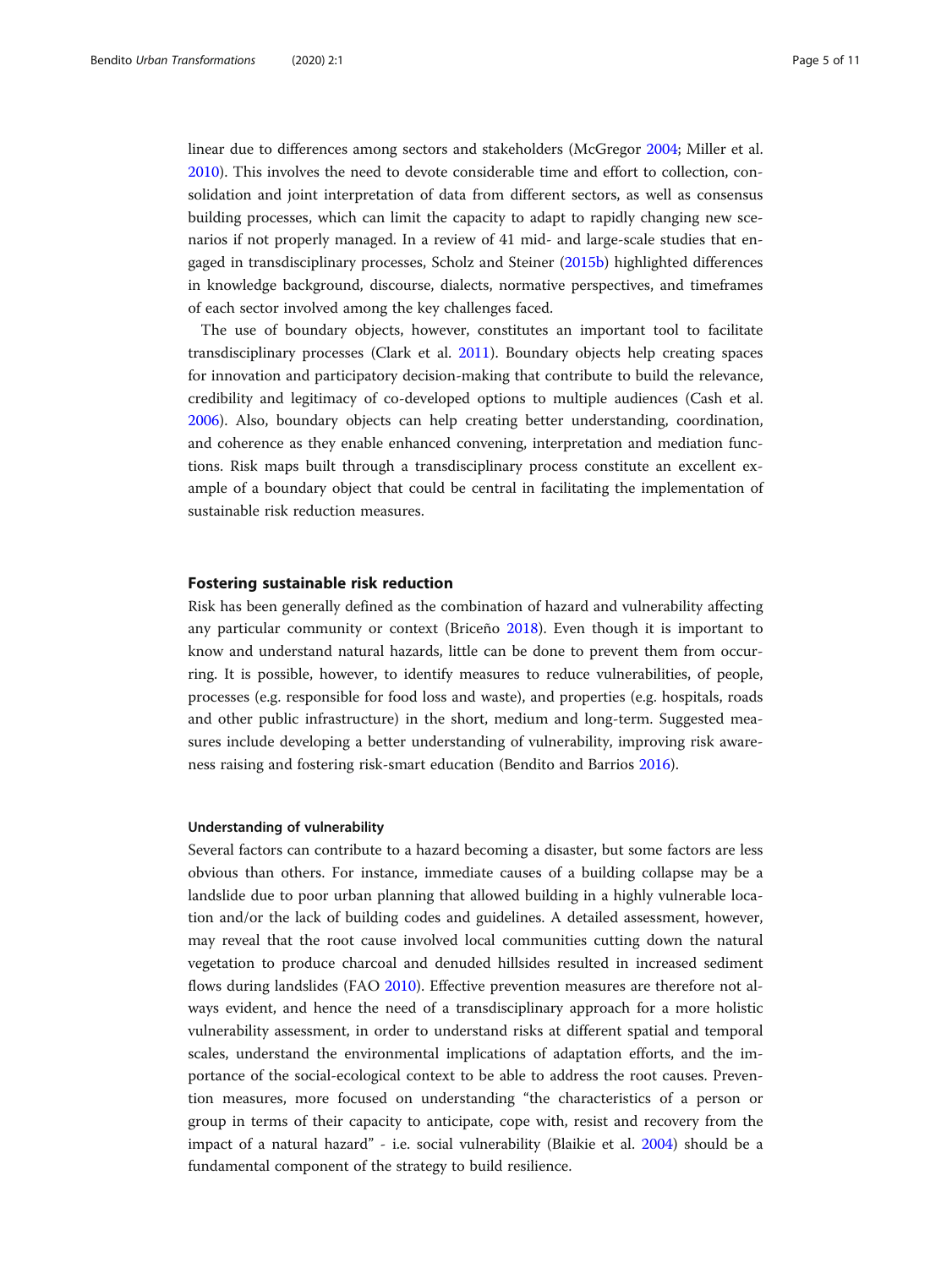#### Improving risk awareness raising and fostering risk-smart education

Frequently heard myths can contribute to inaccurate perceptions that need to be confronted with effective awareness-raising campaigns that deliver accurate and up-to-date knowledge and information. The notion that "natural" disasters represent manifestations of God's will, or that "fate is written" and human beings cannot do anything, favors a surrendering attitude that ultimately leads to greater pain as it discourages facing the problem. In reality, human behavior transforms natural hazards into what should really be called "unnatural disasters". It is thus urgent to replace the use of the term natural disasters with that of "natural hazards" to accurately communicate this phenomenon to society (Briceño [2015](#page-9-0); Oliver-Smith et al. [2016;](#page-9-0) World Bank and The United Nations [2010\)](#page-10-0). Building a risk-smart culture through awareness raising and education at different levels can encourage communities to engage and incorporate risk reduction measures into their lives.

Commonly, the main priority for people is to improve their quality of life (e.g. health, food security, better homes) and following risk reduction measures is not on the top of their list. It is necessary to help communities understand that risk reduction is associated with vulnerability reduction and improved livelihoods. Experience shows that preventing self-construction is not viable, hence building awareness through user-friendly guidelines that include basic rules of building design, orientation, construction materials and maintenance issues (Bendito and Twomlow [2014](#page-9-0)) can significantly improve knowledge on self-construction, and help construction workers to understand basic rules that are often bypassed (e.g. ensuring the continuous load path on a building so that the structure can resist the different loads acting on a building). Additionally, empowering communities on the use of new technologies (e.g. smart phones) could help provide monitoring and early warning services that anticipate necessary actions for future disasters. Empowered community members could also contribute to data collection using a common methodology and develop high quality databases, the absence of which currently represents one of the main obstacles to developing risk maps in many areas of the developing world. For instance, a similar community-empowerment approach has significantly helped the government of Bangladesh to better understand urban dynamics and migration patterns (Flowminder.org [2018](#page-9-0)).

Building robust evidence to support risk-smart education and knowledge transfer to communities, governments, and other stakeholders is essential to help in the enforcement, implementation and dissemination of building codes as a strategic normative tool to reduce risk. The new generation of professionals should be equipped with transdisciplinary skills to be able to think globally while acting locally. Higher education curricula should be updated to integrate transdisciplinary approaches to better face the constraints and opportunities emerging from present and future global challenges. For example, engineering curricula needs to incorporate ecological knowledge and insights so that engineers can benefit from better understanding synergies, complementarities and trade-offs between green and blue, grey, and hybrid approaches (Bendito and Barrios [2016](#page-9-0)).

# The grounding effect of building codes

Building codes consolidate in a synthetic way the most credible and robust evidence to support actions that lead to good, desirable or permissible outcomes. As defined by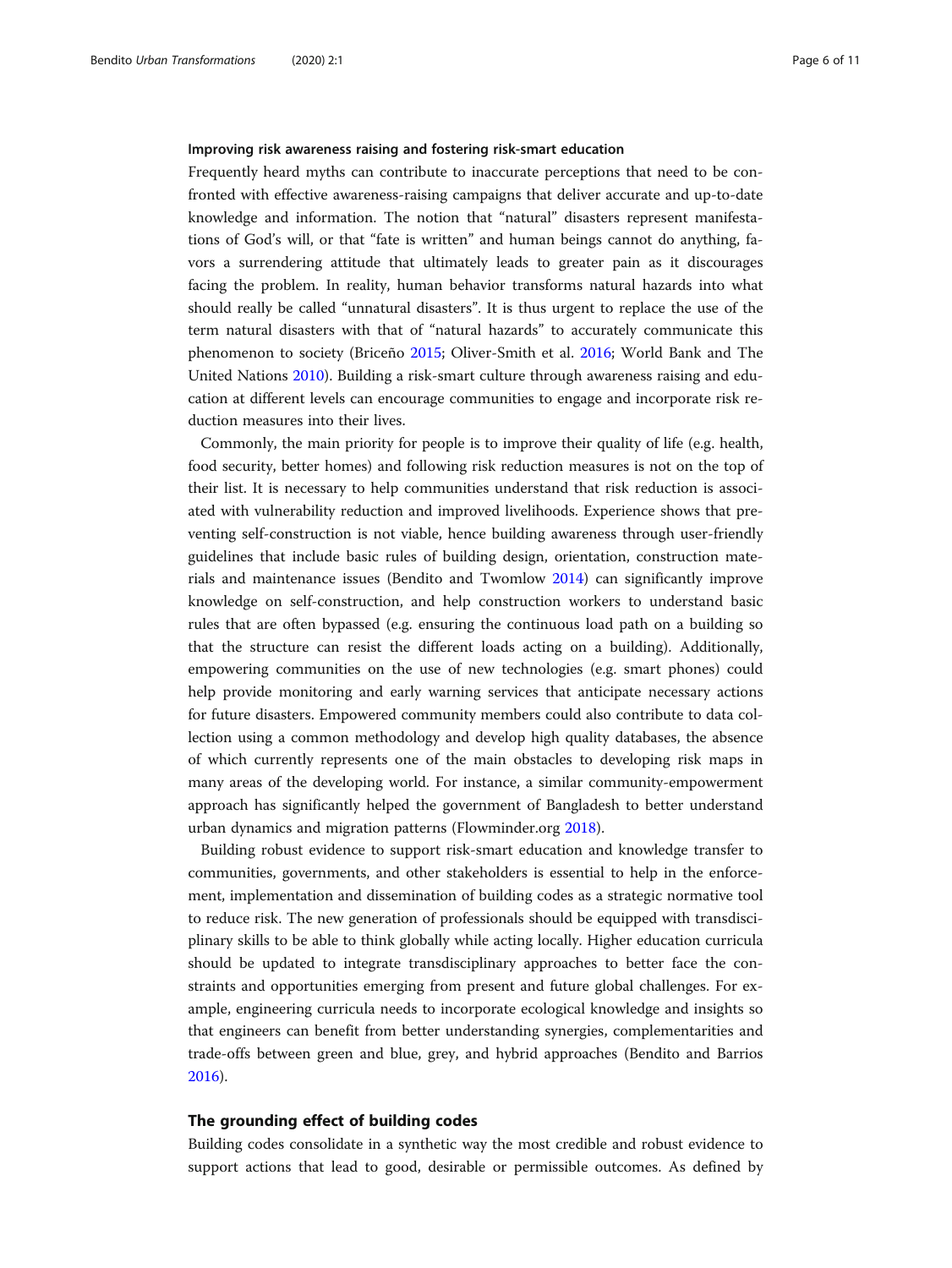UNISDR [\(2009\)](#page-10-0) "building codes constitute a set of ordinances or regulations and associated standards intended to control aspects of the design, construction, materials, alteration and occupancy of structures that are necessary to ensure human safety and welfare, including resistance to collapse and damage".

The dramatic contrast between the impacts of the 2010 earthquakes in Haiti and Chile is an excellent example to show why building codes are so important. While the earthquake in Chile released 1000 times more energy than in Haiti, the earthquake in Haiti resulted in 1000 times more deaths. This was largely the result of updated building codes in Chile incorporating lessons learned from past earthquake events, and the lack of codes in Haiti (Bendito and Gutiérrez [2015\)](#page-9-0).

A study conducted by UNEP [\(2006](#page-10-0)) recognized the infrastructure sector, which includes buildings, as one of the most climate-sensitive. New infrastructure should be better adapted to the probability of natural hazards and integrate climate-related hazards that are expected to intensify in frequency and/or intensity. This means that the return period of the hazard, in most cases, could be reduced. Therefore, building codes should be updated following more comprehensive procedures that include information on multiple hazards at a given spatial scale, and different stages of expected damage to the building structures (i.e. performance levels), that are correlated to the probabilities and frequencies of the hazard levels (i.e. return period). Along this line of thought, Heather et al. [\(2010\)](#page-9-0) proposed to include a regional "climate change adaptation factor" as a possible way to update building codes that internalize climate-related hazards. Furthermore, building codes should take advantage of new technologies for data generation and management (e.g. cell-phones, drones, satellites, crowd-sourcing, big data) to update current hazard maps with real-time and spatially explicit data (e.g. including local climate data). In order to create multi-hazard maps, different hazard maps should be overlaid for different structural performance levels or goals using Geographic Information System (GIS).

Currently, most building codes are developed with minimum design requirements that allow significant levels of damage to the structure to ensure the safety of occupants during a specific design event, but not to preserve the functionality and continued availability of services. Building codes should not only protect the lives of occupants, they should also protect the building structure, architectural components and facades, mechanical/electrical/plumbing equipment after a natural hazard occurs (Bendito et al. [2014](#page-9-0); REDI [2013](#page-10-0)), in order to be more resilient and support faster recovery processes following a disaster.

Building codes can also directly influence food security and nutrition. For instance, reducing food loss and waste through adequate post-harvest facilities can positively influence the four dimensions of food security: availability, utilization, access and stability (FAO [2015](#page-9-0)). At present it is estimated that more than a third of all food that is produced is lost before it reaches the market or is wasted by households (Gustavsson et al. [2011](#page-9-0)). Recent publications recognize that sub-optimal post-harvest facilities are main drivers of food loss and waste (Global Panel on Agriculture and Food Systems for Nutrition [2018](#page-9-0), Vermeulen et al. [2012](#page-10-0)). In Rwanda, for example, none of the post-harvest facilities evaluated by an International Fund for Agricultural Development (IFAD) funded project were constructed following building codes or even designed considering emerging climate change challenges (Bendito and Twomlow [2014\)](#page-9-0). This resulted in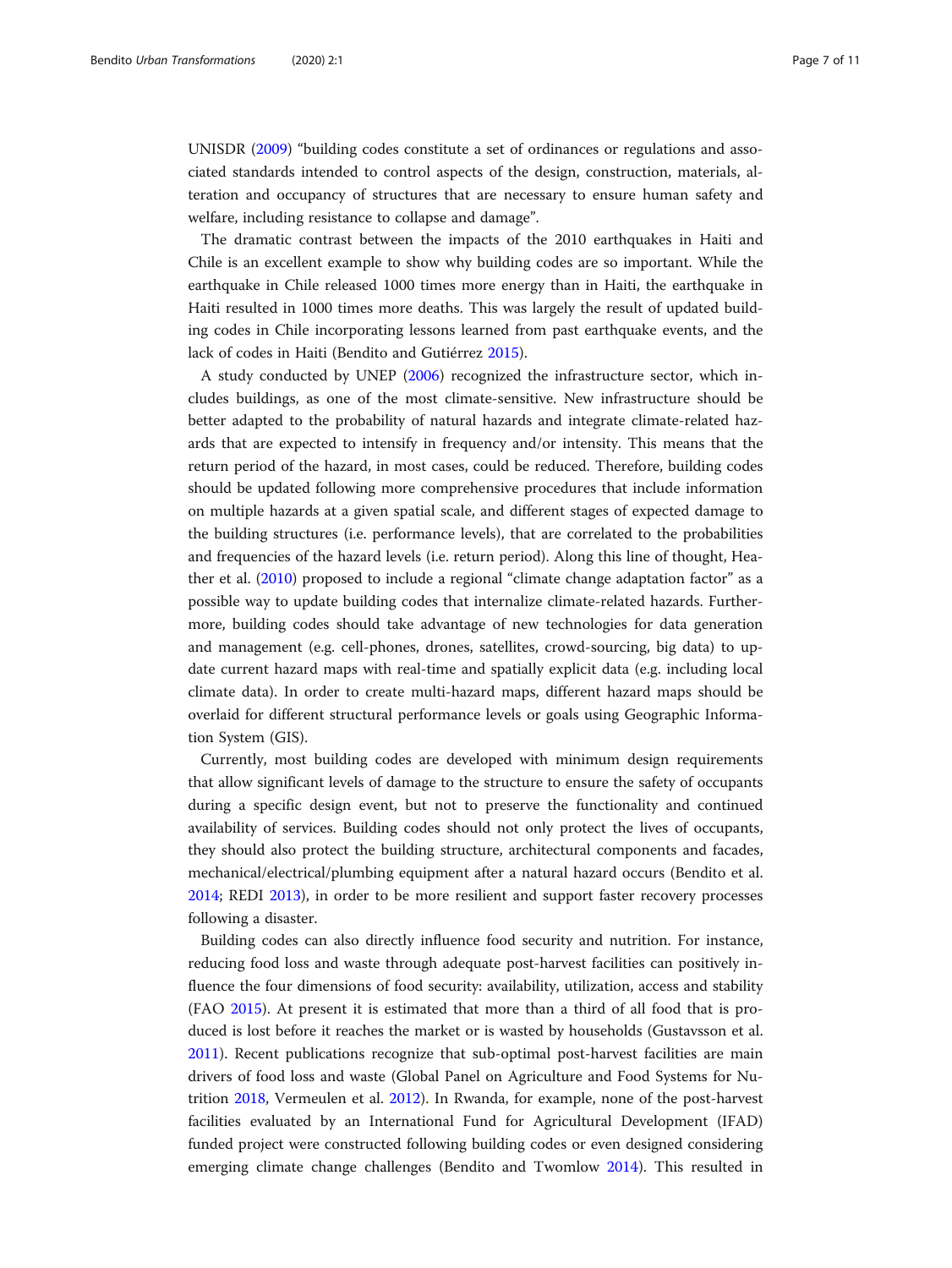higher potential for food losses due to diseases, pest and rodent infestations (i.e. reducing availability and utilization) given the lack of adequate storage, as well as lower profitability to farmers because they could not protect their produce while waiting for optimal market prices (i.e. reducing access and stability).

Some green infrastructures should also be guided by building codes. The implementation of green roofs is a growing trend since the 1960s. After gaining popularity in Europe, most of the world is now familiar with green infrastructure as part of the sustainable design of buildings (Semaan and Pearc [2016\)](#page-10-0). While there are undoubtedly many benefits derived from green roofs (e.g. contributing to food security and nutrition, carbon sequestration, and a greener environment while reducing heat, and filtering smog and dust) (Semaan and Pearc [2016\)](#page-10-0), it is necessary to ensure that the additional forces exerted on the building are not enhancing vulnerability.

For instance, when green building efforts involve adding unplanned weight into the design loads, which are not accounted in the building codes, the potential for structural collapse increases. For example, adding moist soil to create a garden at the corner of a building's roof can create unplanned forces to the structural elements of the building. The reported collapse of a green roof in November 2013, in Riga, Latvia, resulted in 54 fatalities and 41 casualties, and alluded to the incorrect estimations of maximum roof loads and faulty connections (BBC News [2013\)](#page-9-0).

Lessons learned from past disaster experiences highlight the need to improve current regulations and to encourage a people-centered approach, where communities are part of the implementation and dissemination of the codes and are empowered to proactively protect themselves against natural hazards by adapting their behavior and becoming more resilient and thus preventing unnatural disasters (UNISDR [2015\)](#page-10-0).

# The central role played by risk maps

The transdisciplinary development of risk maps generates a very useful tool to explicitly identify and effectively communicate vulnerability-reducing actions. Such risk maps provide communities and governments with synthetic understanding of the spatial and temporal impacts of potential natural hazards and climate change impacts on people, food systems, infrastructure, and ecosystem services while highlighting areas of high, medium and low risk.

Risk maps developed through a transdisciplinary process provide the opportunity to build an inclusive decision-making space for the co-creation and sharing of knowledge that can enhance ownership and facilitate agreements at different scales of governance on priorities, challenges and opportunities, and thus guide policies and actions to increase adaptability and reduce vulnerability to global change. These risk maps can contribute to empower extension agents, NGOs, and other organizations in the field to incorporate valuable information into their awareness raising programs and hence encourage behavioral changes required to support sustainable development pathways. In a study conducted in six different rural and marginalized communities from Africa, Caribbean and the Pacific, the Technical Centre for Agricultural and Rural Cooperation (CTA) demonstrated the power of maps to help communities and governments to better understand and share knowledge on the spatial distribution of their resources, challenges and opportunities, and the impact of extreme climate events on their livelihoods (Rambaldi [2010;](#page-9-0) The Power of Maps [2016\)](#page-10-0).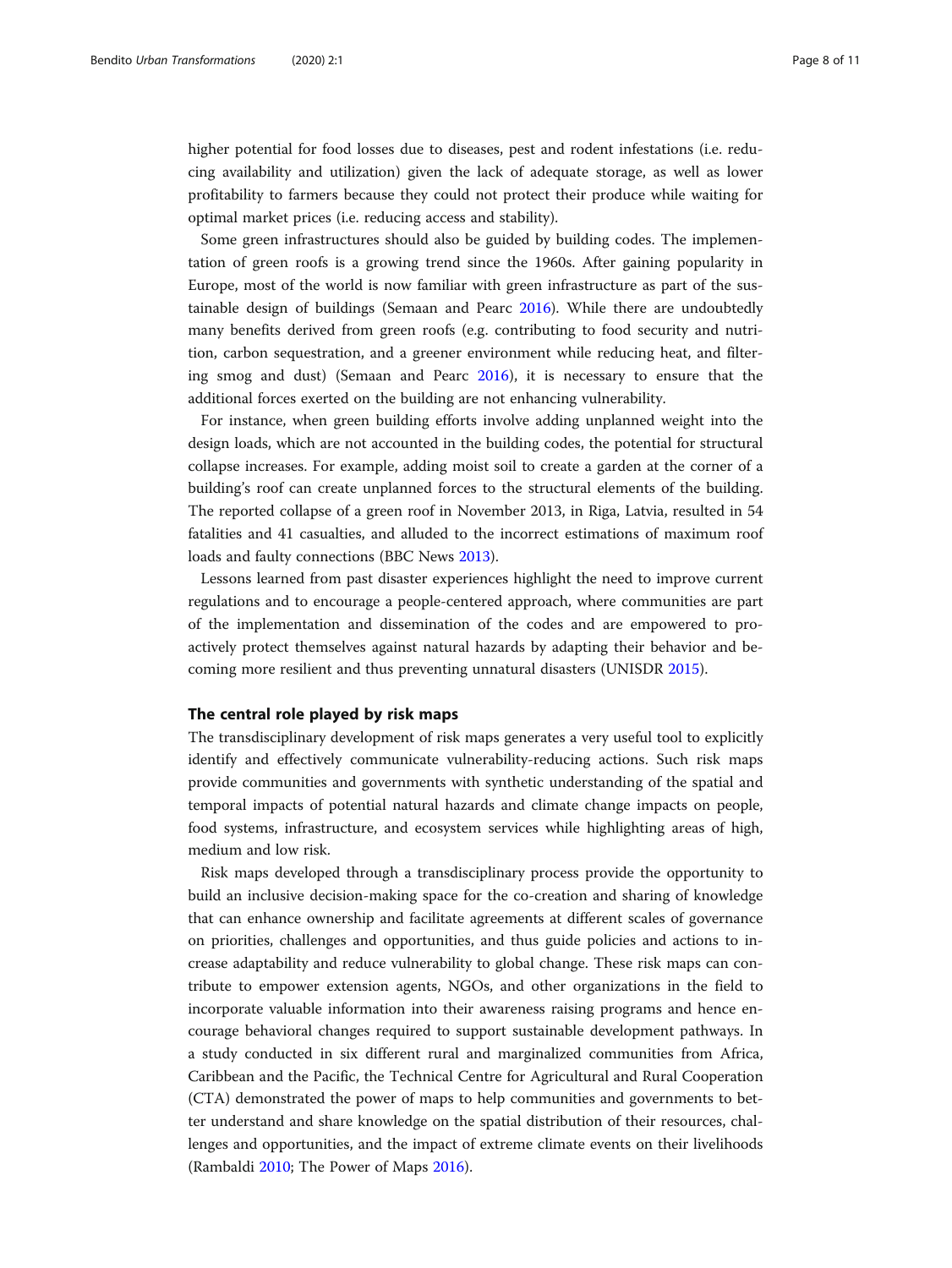In order for risk maps to be most effective, they should include - multi-hazard maps derived from updated building codes, spatially explicit data on vulnerability, actual and potential provision of ecosystem services, and local knowledge and experience - all integrated using GIS. Local knowledge plays a critical role during knowledge sharing that is key to building relevance, credibility and legitimacy of risk maps as a boundary object (Bendito and Barrios [2016;](#page-9-0) Clark et al. [2011\)](#page-9-0). Developing risk maps through a transdisciplinary process can also help to develop or strengthen links between different institutions (e.g. those responsible for implementation, monitoring and enforcement of building codes), and stakeholders.

Risk maps can also be used to facilitate the convergence of disaster risk reduction (DRR) and climate change adaptation (CCA) approaches. Instead of planning for DRR with traditional engineering options through structural approaches (reservoirs, dykes, sea walls, and dams), or planning CCA solutions with only Ecosystem Based Adaptation approaches, both approaches should be jointly analyzed planning future development efforts so that adaptation to climate change is conducted simultaneously while managing risk.

#### Conclusions

Risk maps are an essential component of the strategy to ground urban resilience. The goal of resilience enhancement demands transdisciplinary approaches to address the limitations of sectoral approaches. Given the recognized challenges faced during the convergence of different disciplines and stakeholder demands while developing risk reduction measures, the use of risk maps as a boundary object can become an effective enabling tool. Building codes are key inputs to develop effective risk maps but they should be reviewed and improved by incorporating past and recent disaster experiences, and multi-hazard maps developed with high quality data for different performance levels. Such transdisciplinary risk maps are useful tools for increasing understanding of risk, raising awareness, and effectively guiding land use planning and zoning towards enhanced resilience, which is the common desired global outcome of the SDGs, SFDRR, and the Paris Agreement as shown in Fig. [1.](#page-2-0)

#### Abbreviations

CCA: Climate change adaptation; CTA: Centre for Agricultural and Rural Cooperation; DRR: Disaster risk reduction; FEMA: Federal Emergency Management Agency; GIS: Geographic Information System; IFAD: International Fund for Agricultural Development; SDGs: Sustainable Development Goals; SFDRR: Sendai Framework for Disaster Risk Reduction

#### Acknowledgements

The author is grateful to Edmundo Barrios, Sálvano Briceño, anonymous reviewers and the editor for their valuable comments that helped to improve the paper. The author also appreciates the assistance of Alberto Pérez and Tamara Atallah with figure 1.

#### Authors' contributions

Sole author. The author read and approved the final manuscript.

#### Funding

This research received no external funding.

# Availability of data and materials

Not applicable.

#### Ethics approval and consent to participate Not applicable.

Consent for publication Not applicable.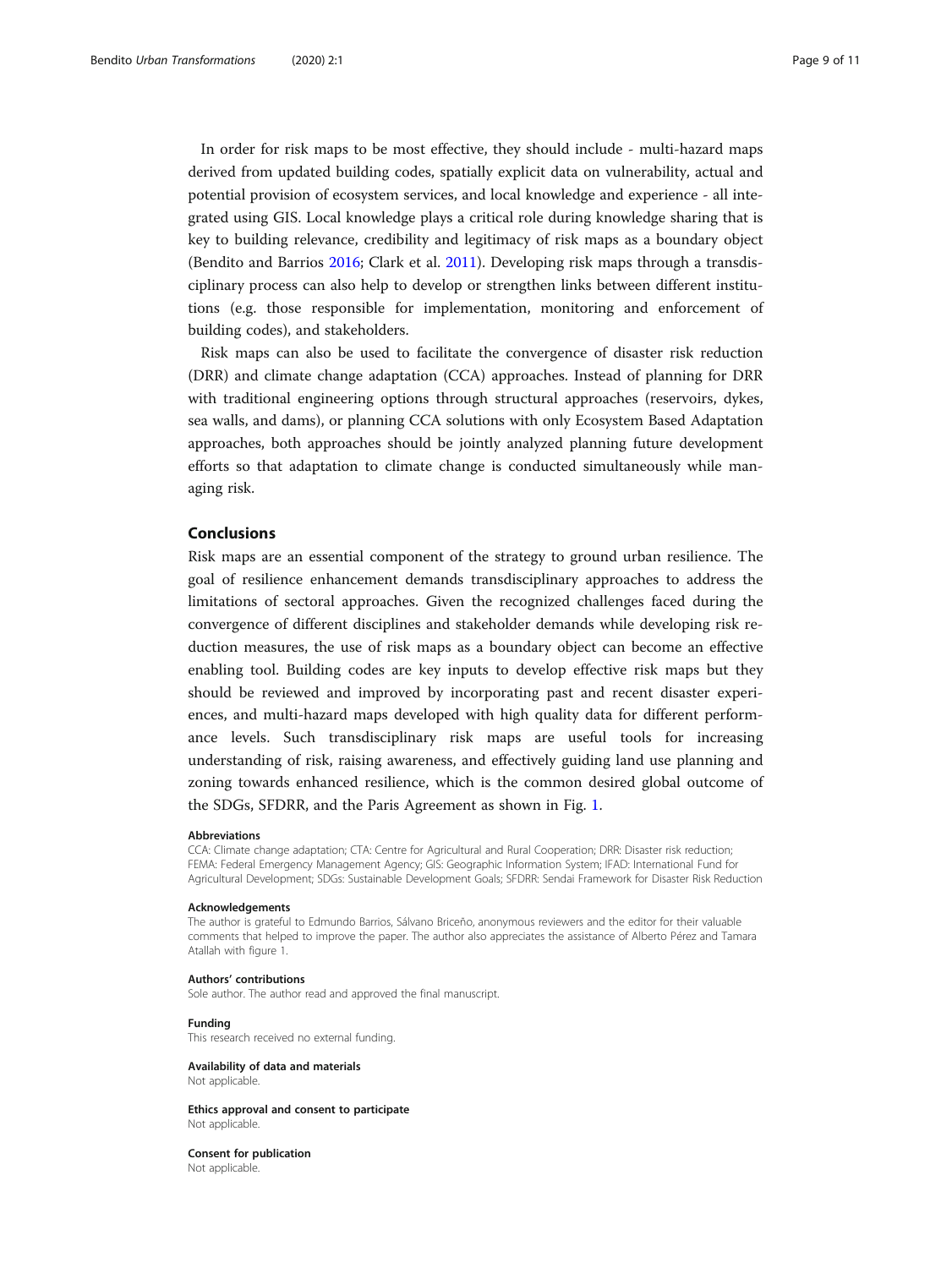#### <span id="page-9-0"></span>Competing interests

The author declares that she has no competing interests.

Received: 8 March 2019 Accepted: 30 December 2019 Published online: 10 January 2020

#### References

BBC News (2013) Available via [www.bbc.com/news/world-europe-25045879.](http://www.bbc.com/news/world-europe-25045879) Accessed 5 June 2018.

- Bendito A, Barrios E. Convergent agency: encouraging transdisciplinary approaches for effective climate change adaptation and disaster risk reduction. Int J Disaster Risk Sci. 2016;7(4):430–5.
- Bendito A, Gutiérrez A. Can building codes stop the vicious cycle of recurrent disaster? Open Civil Eng J. 2015;9:226–35. <https://doi.org/10.2174/1874149501509010>.
- Bendito A, Rozelle J, Bausch D. Assessing potential earthquake loss in Mérida State, Venezuela using Hazus. Int J Disaster Risk Sci. 2014;5(3):176–91.
- Bendito A, Twomlow S. Promoting climate-smart approaches to postharvest challenges in Rwanda. Int J Agric Sustain. 2014;  $13(3):222-39$

Blaikie P, Cannon T, Davis I, Wisner B. At risk. Natural hazards, people's vulnerability and disasters. London: Routledge; 2004. Briceño S. Looking back and beyond Sendai: 25 years of international policy experience on disaster risk reduction. Int J Disaster Risk Sci. 2015;6(2):202–4.

- Briceño S. Lessons on risk governance from the UNISDR experience. In: Oxford research encyclopedia of natural hazard science; 2018. [https://doi.org/10.1093/acrefore/9780199389407.013.311.](https://doi.org/10.1093/acrefore/9780199389407.013.311)
- Canadell J, Jackson RB, Ehleringer JR, Mooney HA, Sala OE, Schulze ED. Maximum rooting depth of vegetation types at the global scale. Oecologia. 1996;108:583–95.
- Cardona OD, et al. CAPRA comprehensive approach to probabilistic risk assessment: international initiative for risk management effectiveness. In: Paper presented at the 15th world conference on earthquake engineering, Lisbon, Portugal 24-28 September 2012; 2012.
- Cash DW, Borck JC, Patt AG. Countering the loading-dock approach to linking science and decision making. Sci Technol Hum Values. 2006;31(4):465–94.
- Clark WC, Tomich TP, van Noordwijk M, Guston D, Catacutan D, Dickson NM, McNie E. Boundary work for sustainable development: natural resource management at the consultative group on international agricultural research (CGIAR). Proc Natl Acad Sci. 2011;113(17):4615–22.
- DFID Department for International Development. Disaster risk reduction: a development concern. A scoping study on links between disaster risk reduction, poverty and development. London: DFID; 2004.
- FAO Food and Agriculture Organization of the United Nations (2010) Global forest resources assessment 2010. [http://www.](http://www.fao.org) [fao.org](http://www.fao.org). Accessed 3 Aug 2017.
- FAO Food and Agriculture Organization of the United Nations (2015) Global initiative on food loss and waste reduction. [http://www.fao.org.](http://www.fao.org) Accessed 26 Mar 2017.
- FAO Food and Agriculture Organization of the United Nations (2016) Climate change and food security: risks and responses. [http://www.fao.org.](http://www.fao.org) Accessed 20 May 2017.
- Flowminder.org (2018) Mobile phone data to understand climate change and migration patterns in Bangladesh. Available via [http://www.flowminder.org/case-studies/mobile-phone-data-to-understand-climate-change-and-migration-patterns-in](http://www.flowminder.org/case-studies/mobile-phone-data-to-understand-climate-change-and-migration-patterns-in-bangladesh)[bangladesh.](http://www.flowminder.org/case-studies/mobile-phone-data-to-understand-climate-change-and-migration-patterns-in-bangladesh) Accessed 28 Nov 2018.
- Global Panel on Agriculture and Food Systems for Nutrition. Preventing nutrient loss and waste across the food system: policy actions for high-quality diets. Policy brief no. 12. London: Global Panel on Agriculture and Food Systems for Nutrition; 2018.
- Government of Tamil Nadu (2017) Report of the comptroller and auditor general of India on performance audit of flood management and response in Chennai and its suburban areas report no. 4 of 2017.
- Gustavsson J, Cederberg C, Sonesson U, Van Otterdijk R, Meybeck A. Global food losses and food waste: extent, causes and prevention. Rome: Food and Agriculture Organization of the United Nations (FAO); 2011.
- Heather A, Waller J, Eng S, Klaassen J, Morris R, Fernandez S, Cheng V, MacIver D. (2010) The changing climate and national building codes and standards. Available via <https://ams.confex.com/ams/pdfpapers/174517.pdf>. Accessed 23 July 2019.
- Kellet J, Caravani J. Financing disaster risk reduction: a 20-year story of international aid. London: Overseas Development Institute (ODI); 2013.
- Kennedy J, Ashmore J, Babister E, Kelman I. The meaning of 'build back better': evidence from post-tsunami Aceh and Sri Lanka. J Conting Crisis Manage. 2008;16(1):24–36.
- Lang DJ, Wiek A, Bergmann M, Stauffacher M, Martens P, Moll P, Swilling M, Thomas C. Transdisciplinary research in sustainability science: practice, principles, and challenges. Sustain Sci. 2012;7:25–43.
- Larsen MC, Wieczorek GF, Eaton LS, Torres-Sierra H. Natural hazards in alluvial fans: the debris flow and flash flood disaster of December 1999, Vargas state, Venezuela. In: Paper presented at the sixth Caribbean Islands water resources congress, Mayagüez, Puerto Rico, 22-23 Feb 2001; 2001.
- McGregor SLT. The nature of transdisciplinary research and practice. In: Kappa Omicron Nu human sciences working paper series; 2004. Available via <http://www.kon.org/hswp/archive/transdiscipl.html>. Accessed 20 May 2016.
- Miller F, Osbahr H, Boyd E, Thomalla F, Bharwani S, Ziervogel G, Walker B, Birkmann J, Van der Leeuw S, Rockström J, Hinkel J, Downing T, Folke C, Nelson D. Resilience and vulnerability: complementary or conflicting concepts? Ecol Soc. 2010;15(3):11.
- Oliver-Smith A, Alcantara-Ayala I, Burton I, Lavell AM. Forensic investigations of disasters (FORIN): a conceptual framework and guide to research (IRDR FORIN publication no. 2). Beijing: Integrated Research on Disaster Risk; 2016.
- Porter JR, Xie L, Challinor AJ, Cochrane K, Howden SM, Iqbal MM, Lobell DB, Travasso MI. Food security and food production systems. In: IPCC. Climate change 2014: impacts, adaptation, and vulnerability. Part a: global and sectoral aspects. Contribution of working group II to the fifth assessment report of the intergovernmental panel on climate change. Cambridge: Cambridge University Press; 2014. p. 485–533.
- Rambaldi G. Participatory three-dimensional modelling: guiding principles and applications. 2010 edition. Wageningen: CTA; 2010.